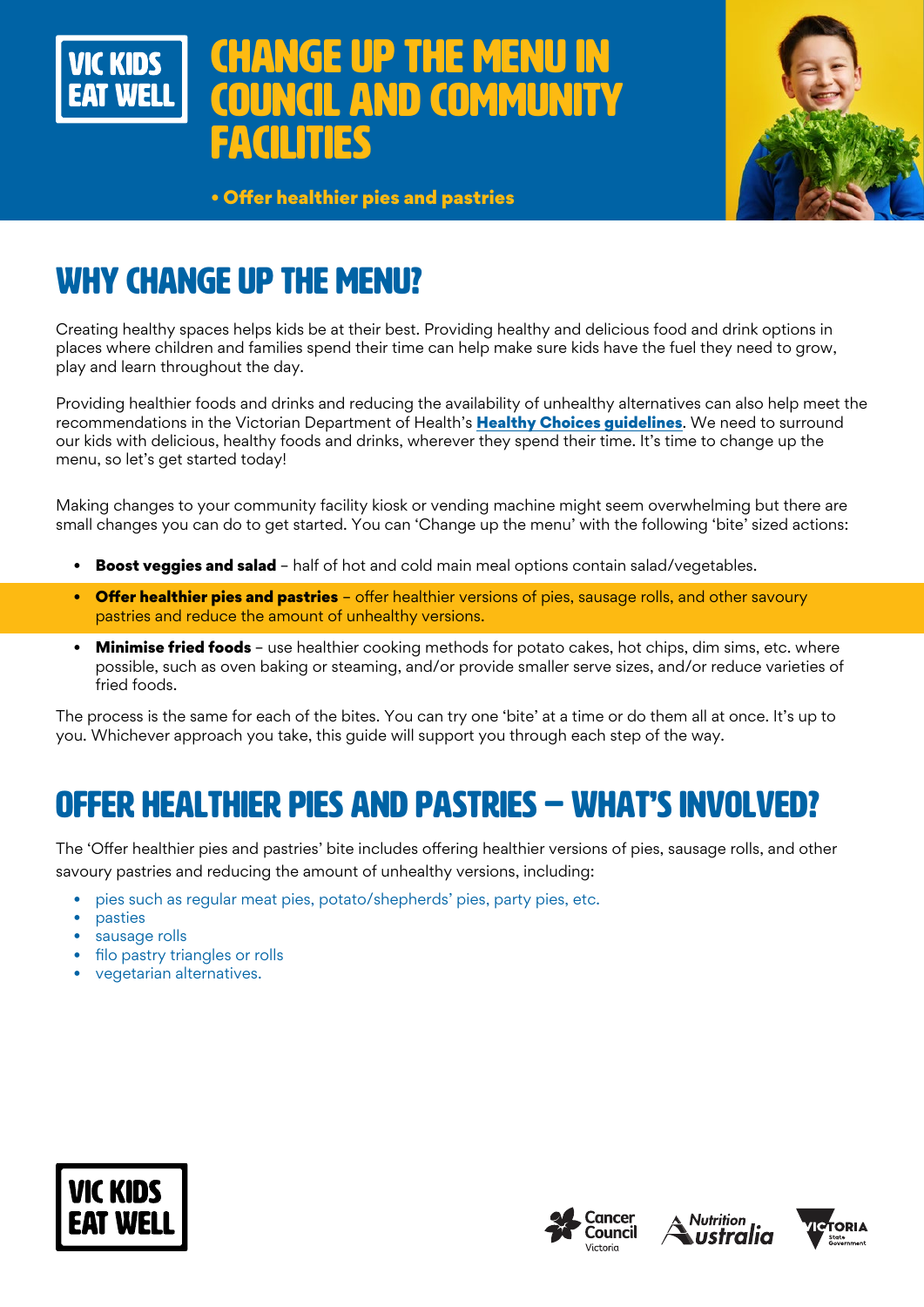### To offer healthier pies and pastries, follow our three simple steps:





# STEP ONE: REVIEW

Start by reviewing what pies and savoury pastry options are currently available at the facility. This will help identify which options you may want to swap.

Make a note of the pies and pastries available on the current menu, including all flavours/varieties available.





# STEP TWO: PLAN

Now you know what you have, decide how you will make your changes.

Choose from many healthier pie and pastry options that can be included in the facility's food service. You can use the free product assessment tool, **[FoodChecker](https://foodchecker.heas.health.vic.gov.au/)**, to find healthier pies and pastries. Just select the 'quick product check' button, then search or assess products in the category 'single hot food item'.

All pies and pastries classified as **AMBER** are considered healthier options and are suitable for supply in community facilities.

Try swapping some commercially prepared items for healthier home-made alternatives, for example:

- frittata or quiche with lean ham and vegetables, or lean chicken and mushroom
- filo pastry triangles with roast pumpkin and feta, or spinach and ricotta
- cottage pie with lean mince and vegetables.

For healthy frittata recipes and other similar items, visit [Healthy recipes for retail food outlets and catering](http://heas.health.vic.gov.au/food-outlets-caterers-vending/recipes).







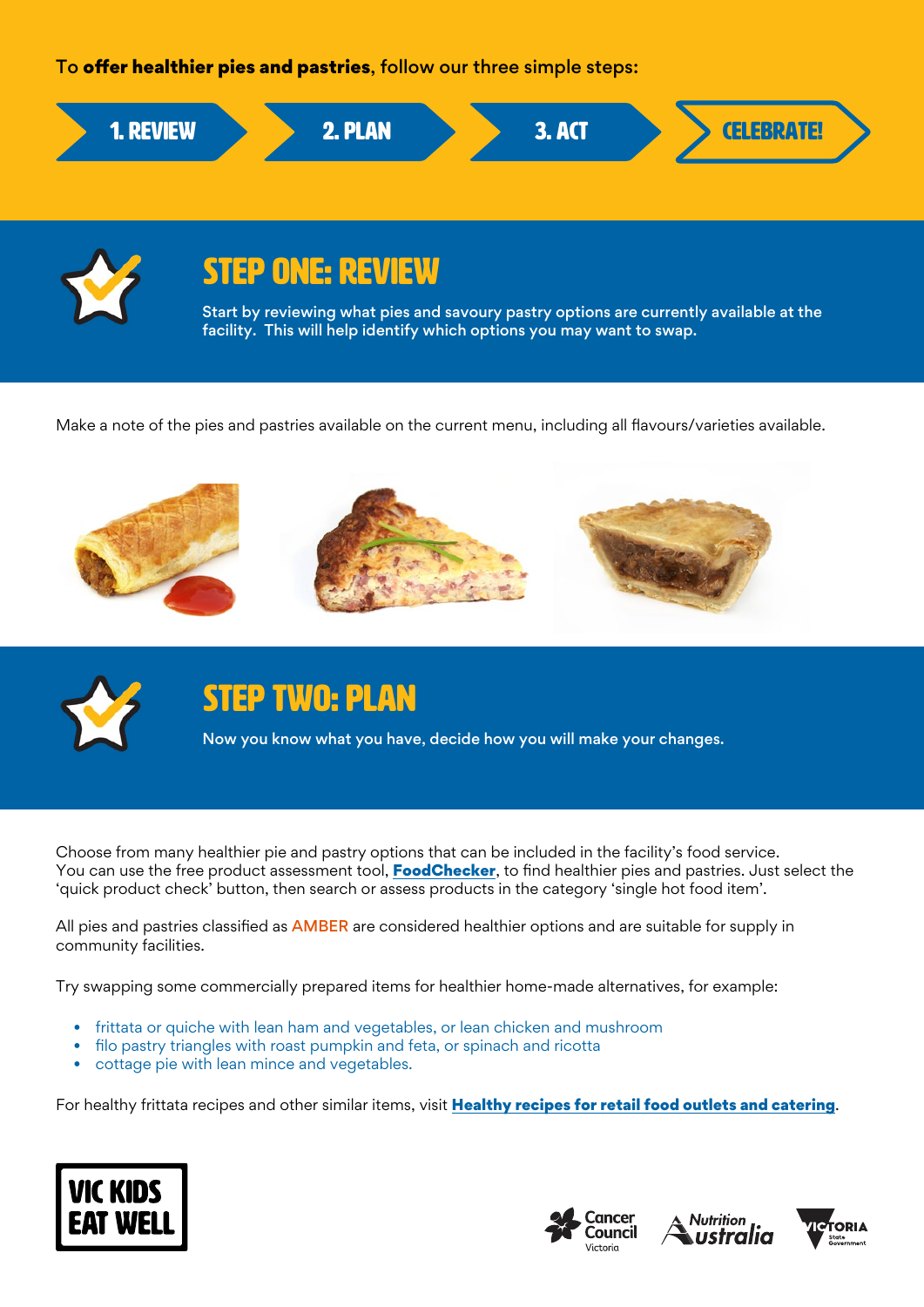

You also need to learn how the pies and pastries are purchased. Find out where the facility purchases its pies and pastries from for the café or kiosk. It could be:

- a local distributor or wholesaler
- a local supermarket or bakery.

Once you know where the facility purchases its pies and pastries from, contact the supplier to discuss and determine healthier options the facility can purchase.

### TIP!

If there is a contract or agreement in place, discuss with the supplier what flexibility there is and how healthier options could be included in the existing contract.

If the contract is set, you might need to wait to influence the contract when it comes time for renewal. Or consider using a different supplier that can offer the healthier options you want.

## Preparing for change

There are different ways to introduce changes and make improvements to the pies and pastries in a facility. You can make changes all at once or use a gradual approach:

- All at once: an ideal time to do this is at the beginning of a new year or term, however it can be done at any time. This is a quick way to drastically improve the healthiness of the pies and pastries offered and works best if there are only a few changes to make.
- A gradual approach: this option gives customers more time to get used to the changes and an opportunity to try alternative options before other pies and pastries are removed. It is often the more readily accepted option if you need to make lots of changes to the pies and pastries available.

### TIP!

There are three ways you could take a gradual approach:

- 1. Replace the least popular pies and pastries first, then work on replacing the best sellers second.
- 2. Sell down your stock of pies and pastries and don't order more once you sell out. As they sell out replace with healthier products or options.
- 3. Start to make some healthier pies and pastries on site as a first step, then negotiate with suppliers about stocking healthier pre-packaged items (or vice versa).







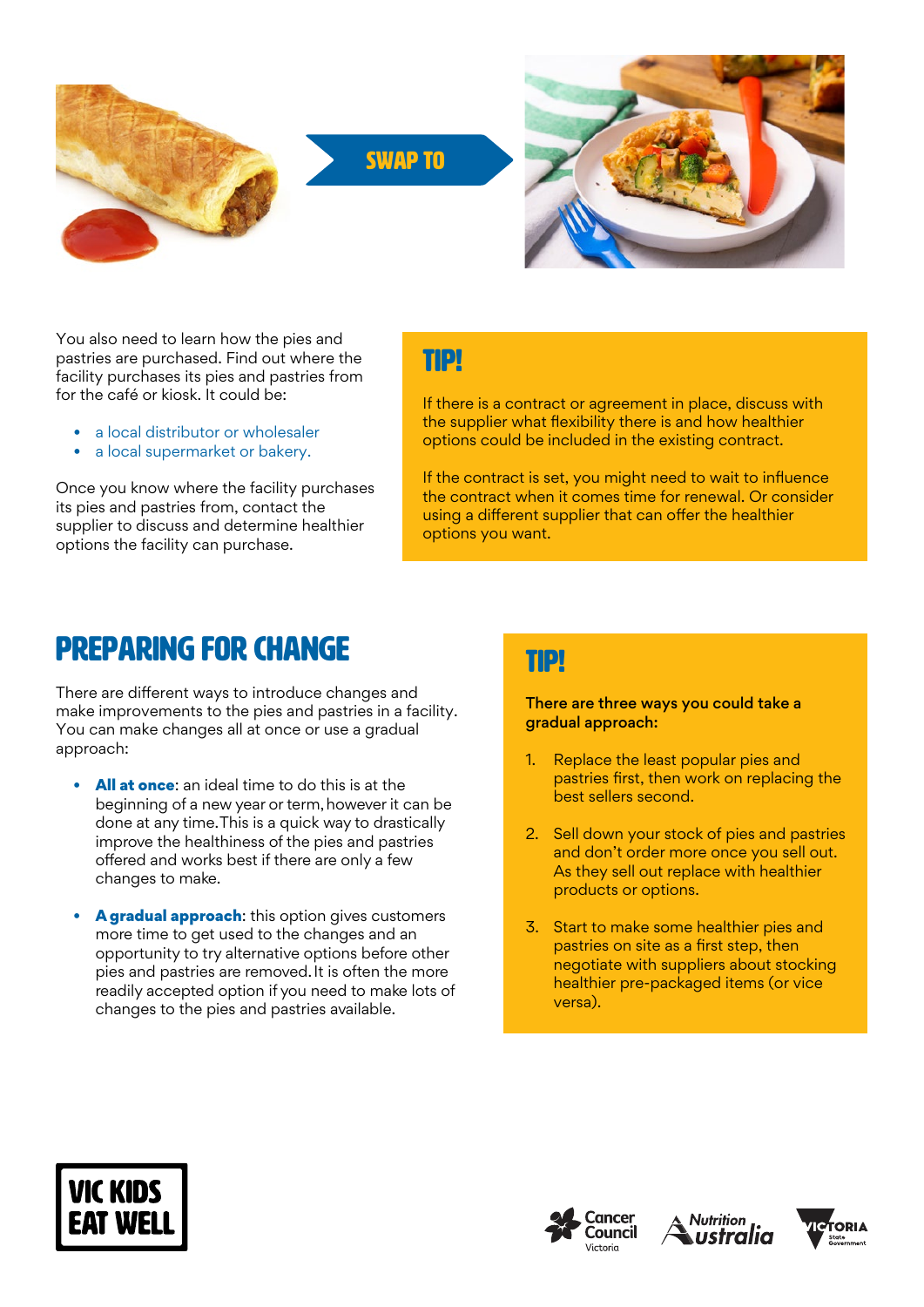

STEP THREE: ACT

Now you've done all the groundwork, it's time to put it into action.

### Here's a great example of offering healthier pies and pastries.

Vic Kids' Community Centre reviewed the pies and pastries available on their cafe menu and found that they had five different options (commercially bought pies and pastries are highlighted in RED). Next, they identified changes they could make to their cafe menu to offer healthier pie and pastry options, reduce the number available and introduce a homemade option containing vegetables. Vic Kids' Community Centre decided to improve their menu as follows:

| <b>Pies and pastries menu BEFORE small bite</b> | <b>Price</b><br>$($)$ |
|-------------------------------------------------|-----------------------|
| Sausage roll                                    | 5.00                  |
| Meat pie                                        | 5.00                  |
| Potato pie                                      | 5.00                  |
| Vegetable pastie                                | 5.00                  |
| Cheese and spinach roll                         | 5.00                  |

| <b>Pies and pastries menu AFTER small bite</b> | Price<br>$($)$ |
|------------------------------------------------|----------------|
| Lite sausage roll                              | 5.00           |
| Lean meat pie                                  | 5.00           |
| Cheese and spinach roll                        | 4.00           |
| Homemade potato and vegetable frittata         | 4.00           |

## SUPPORTING SUCCESS

Think about the ways you can promote your new healthy options through the way they are placed, priced and promoted. You are more likely to have success by changing how pies and pastries are priced and promoted.

- Place the healthier pies and pastries at eye level in the pie warmers.
- Promote the healthier meals in meal deals together with healthier drink options e.g. potato and vegetable frittata and water for \$6.
- Price healthier meal options competitively so they are the cheaper choice e.g. lower the price of healthier options or increase the price of less healthy options.
- Put up posters advertising the new healthier meal options available.

Remember, this is just one of the 'bites' you can do to switch up the snacks. Check out 'Boost veggies and [salad'](https://www.vickidseatwell.health.vic.gov.au/resources) or ['Minimise fried foods'](https://www.vickidseatwell.health.vic.gov.au/resources) for how to provide and promote more healthy menu options in the facility.